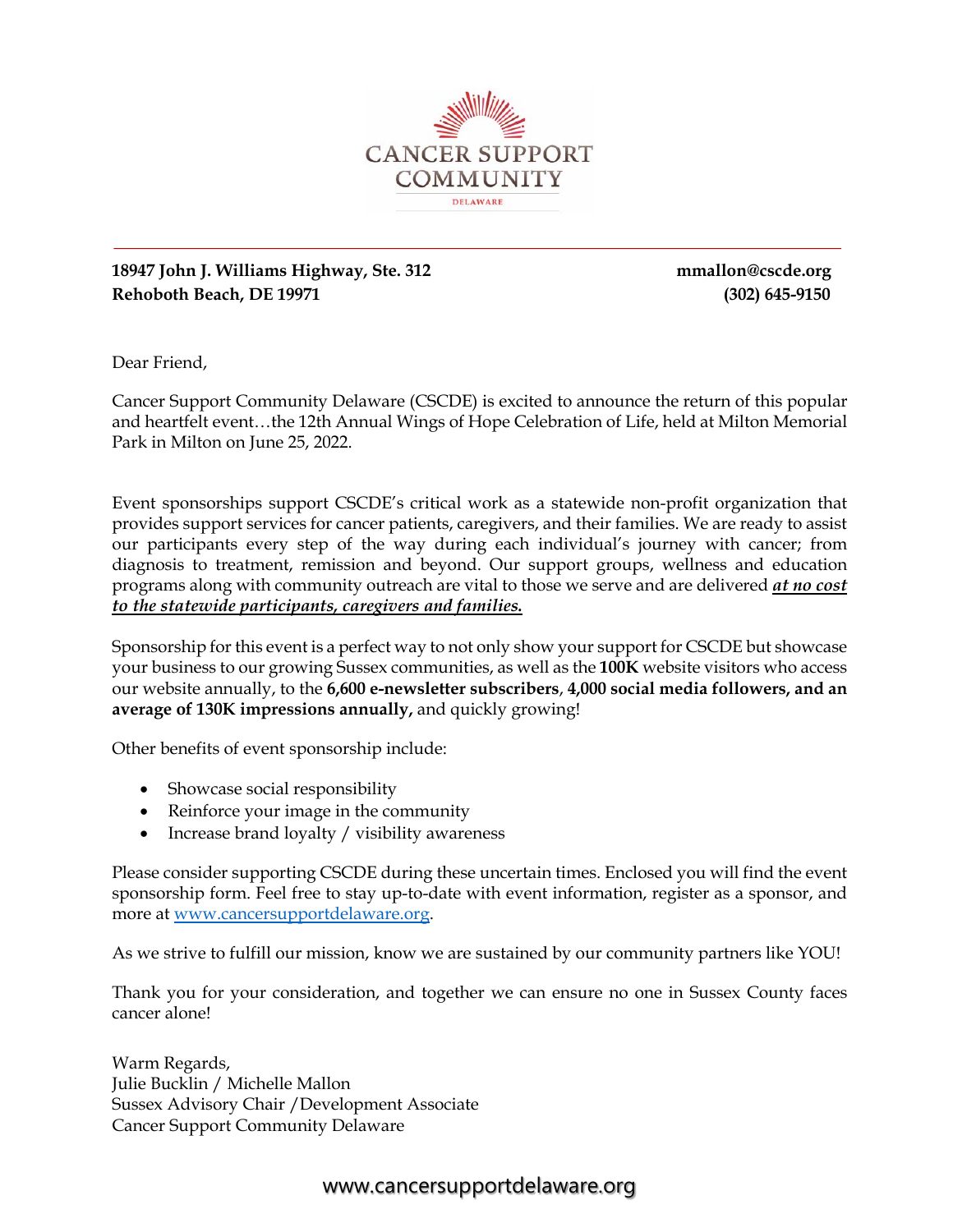

**Wings of Hope: A Butterfly Release 2022 Event Sponsorship**

**Saturday, June 25, 2022 Milton Memorial Park Milton, DE** 

**\_\_\_\_\_\_\_\_\_\_\_\_\_\_\_\_\_\_\_\_\_\_**

CSCDE is excited to announce the **12th Annual Wings of Hope: A Butterfly Release** held at Milton Memorial Park on June 25, 2022. This is a very special and unique celebration of life that has become an inspiration for many in the community who have been touched by cancer. This memorable event features a live butterfly release to symbolize the special lives lost to cancer. Wings of Hope is an event you will never forget and don't want to miss!

As a part of a repertoire of signature events that have become widely throughout Sussex County, this event is highlighted by the release of beautiful Monarch butterflies in recognition of family, friends, and neighbors throughout whose lives have been impacted by cancer.

We know how vital the value of community is to our organization, and to our partners. As we celebrated CSCDE's critical work over the past 25 years in 2021, CSCDE will continue to strive to make our mission our tradition in 2022, and into the future.

Sponsorship for this event is a perfect way to not only show your support for CSCDE but showcase your business to our growing Sussex communities, as well as the **100K** website visitors who access our website annually, to the **6,600 e-newsletter subscribers**, **4,000 social media followers, and an average of 130K impressions annually,** and quickly growing!

We are thrilled to bring back vendors, an art walk, entertainment, and more in 2022. We anticipate over 200+ people attend this uplifting event, and over 500 people watching virtually.

Besides the sponsorship opportunities for this event, we also offer other ways to get involved; sponsor a butterfly in honor/memory of a loved one, become a vendor, volunteer and more!



www.cancersupportdelaware.org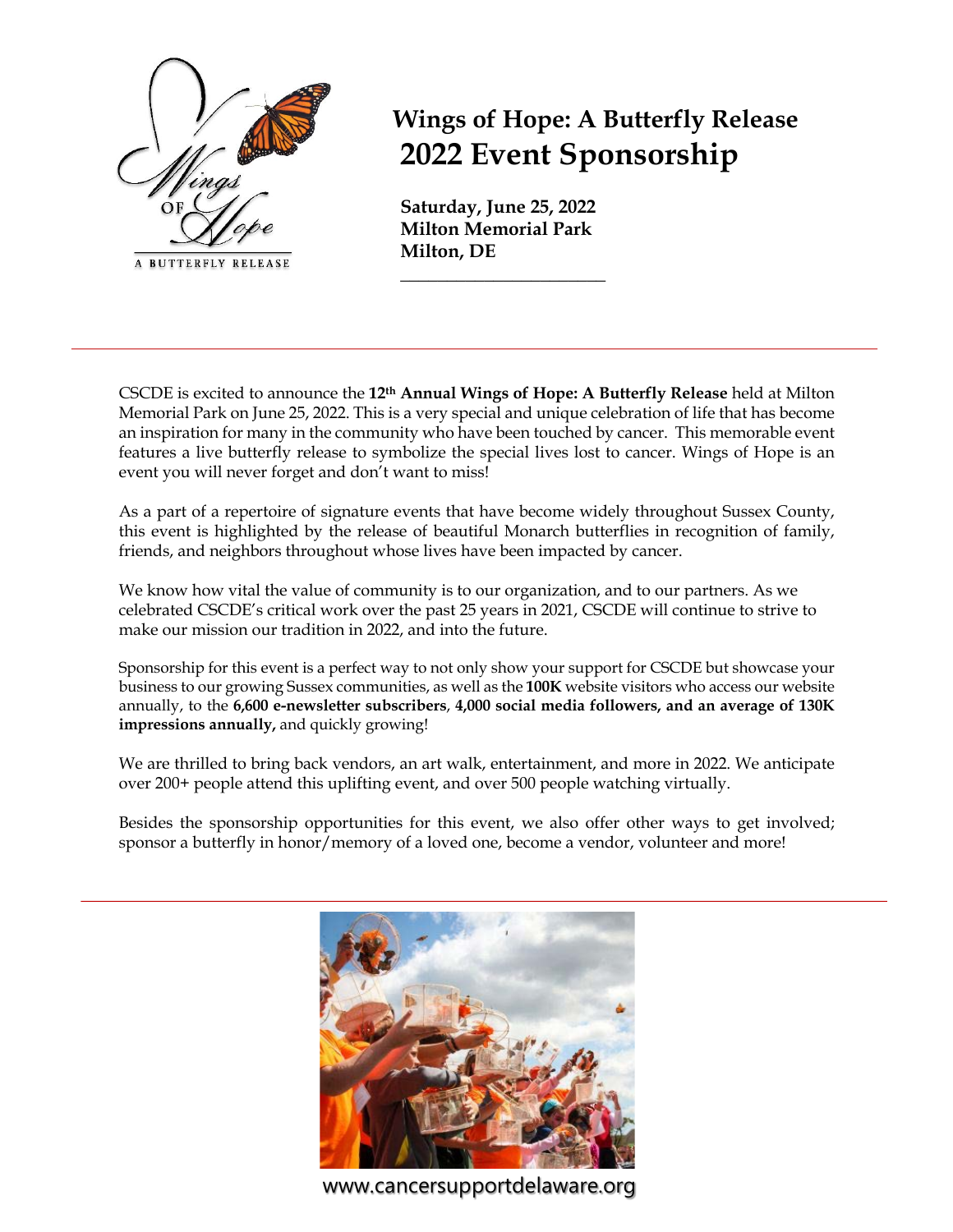| <b>Sponsorship Level</b>                                                           | <b>Sponsorship Benefits - Wings of Hope 2022</b>                                                                                                                                                                                                                                                                                                                                                                                                                                                                                                                                                                                                                                                                                                                                             |
|------------------------------------------------------------------------------------|----------------------------------------------------------------------------------------------------------------------------------------------------------------------------------------------------------------------------------------------------------------------------------------------------------------------------------------------------------------------------------------------------------------------------------------------------------------------------------------------------------------------------------------------------------------------------------------------------------------------------------------------------------------------------------------------------------------------------------------------------------------------------------------------|
| <b>Presenting Sponsor</b><br>$$3,000+$                                             | As a Presenting Sponsor of Wings of Hope, you will receive > \$15K valued media<br>exposure as well as benefits such as community awareness and brand loyalty.<br>Two (2) butterfly release boxes to be opened on stage event day by sponsor<br>Name/Company listed on scrolling banner ad of CSCDE website homepage<br>Stage Sponsor and give remarks during the event (optional)<br>Media exposure exceeding \$15,000 - just on TV alone!<br>All the benefits included in the Monarch Sponsor level<br>The opportunity to make your sponsorship one you would be most proud of!                                                                                                                                                                                                            |
| <b>Monarch Sponsor</b><br>\$1,000-\$2,999                                          | One (1) Butterfly Release Box to be opened on stage event day by sponsor<br>$\bullet$<br>Name/Company featured prominently on posters, banner, and event t-shirts<br>$\bullet$<br>Name/Company featured in ALL event emails, social media and website<br>$\bullet$<br>Three (3) personalized sponsor signs placed throughout event<br>٠<br>Vendor/Promotional space at event<br>$\bullet$<br>Vendor Area Sponsor<br>$\bullet$<br>Three (3) event t-shirts<br>$\bullet$<br>Opportunity to serve on Wings of Hope organizing committee<br>$\bullet$<br>Opportunity to donate a raffle prize (valued at \$100)<br>$\bullet$<br>One sheer curtain with 25 colorful paper butterflies to personalize and hang at your<br>٠<br>business prior to the event as well as event day, provided by CSCDE |
| <b>Viceroy Sponsor</b><br>\$750-\$999                                              | One (1) Butterfly Release Box to be opened on stage event day by sponsor<br>$\bullet$<br>Name/Company listed on event posters, banner, and event t-shirts<br>$\bullet$<br>Name/Company featured in ALL event emails, social media and website<br>$\bullet$<br>Two (2) personalized sponsor signs placed throughout event<br>$\bullet$<br>Vendor/Promotional space at event<br>$\bullet$<br><b>Art Walk Area Sponsor</b><br>Opportunity to serve on Wings of Hope organizing committee<br>Opportunity to donate a raffle prize (valued at \$100)<br>$\bullet$<br>One sheer curtain with 25 colorful paper butterflies to personalize and hang at your<br>$\bullet$<br>business prior to the event as well as event day, provided by CSCDE                                                     |
| <b>Chrysalis Sponsor</b><br>\$500-\$749                                            | One (1) Butterfly Release Box to be opened on stage event day by sponsor<br>$\bullet$<br>Name/Company listed on posters, banner and event t-shirts<br>$\bullet$<br>Name/Company featured in ALL event emails, social media and website<br>٠<br>Opportunity to serve on Wings of Hope organizing committee<br>$\bullet$<br>Opportunity to donate a raffle prize (valued at \$100)<br>$\bullet$<br>1 personalized sponsor sign placed at event<br>$\bullet$                                                                                                                                                                                                                                                                                                                                    |
| <b>Curtain Sponsor -</b><br><b>Business \$350-\$499</b><br><b>Non-Profit \$150</b> | Name/Company listed on posters, banner and event t-shirts<br>$\bullet$<br>Name/Company featured in ALL event emails, social media and website<br>$\bullet$<br>Opportunity to serve on Wings of Hope organizing committee<br>$\bullet$<br>Opportunity to donate a raffle prize (valued at \$100)<br>$\bullet$<br>One sheer curtain with 25 colorful paper butterflies to personalize and hang at<br>$\bullet$<br>your business prior to the event as well as event day, provided by CSCDE                                                                                                                                                                                                                                                                                                     |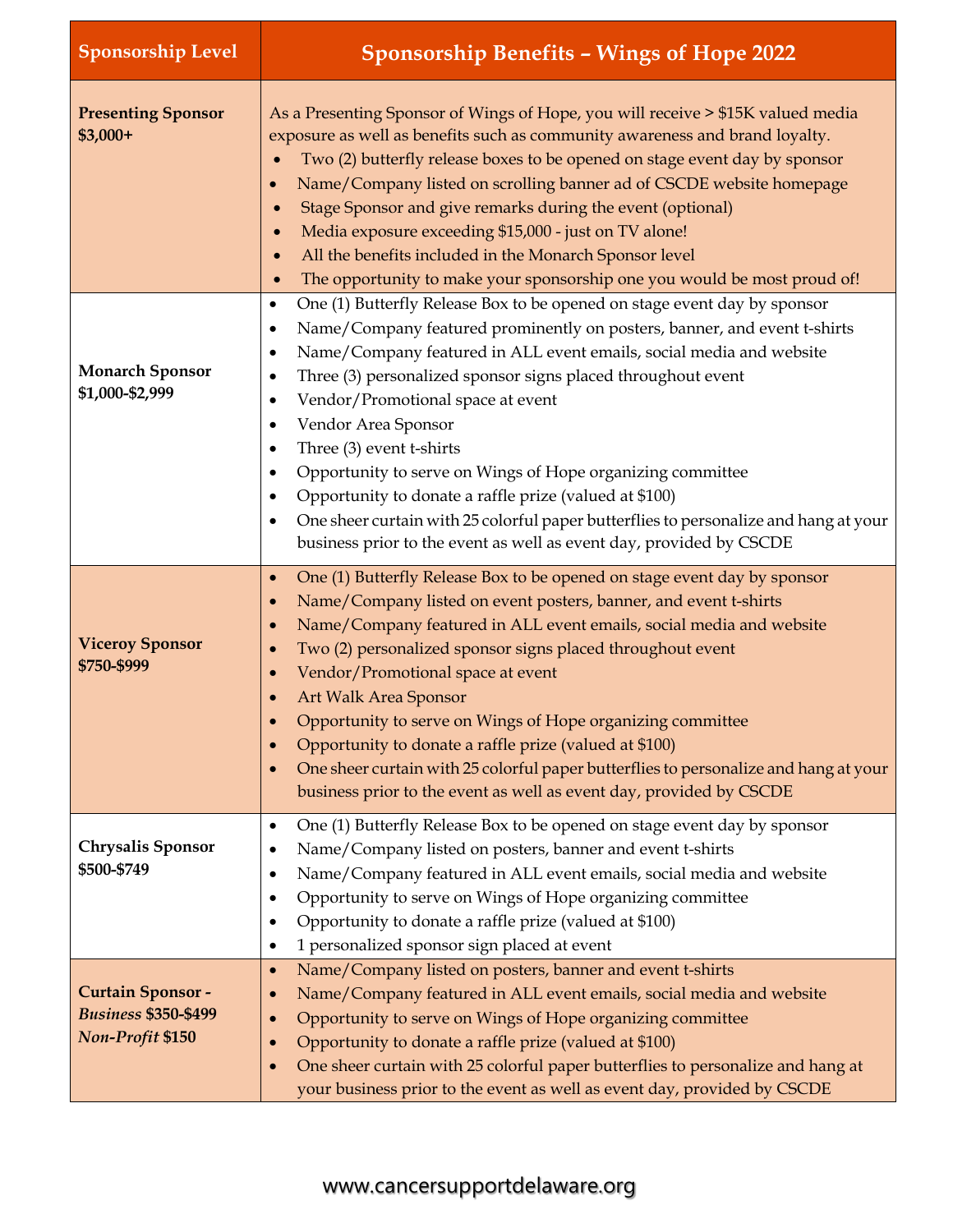### **TWO EASY WAYS TO REGISTER!**

- 1. **Online:** Visit us at www.cancersupportdelaware.org/wingsofhopesponsors2022 and click 'Sponsorship Opportunities.'
	- o You can easily complete the sponsorship registration information on the website and pay via credit card.
	- o Email hi res jpg or png logo to: **mmallon@cscde.org** § Label file as, "Name of your Company\_2022"
	- o Please submit logo ASAP after completing registration to ensure that we can proudly display your partnership on our website and promotional materials.
- 2. **Mail:** Complete the registration form on the following page and return with payment.

## **Thank you for your continued support!**